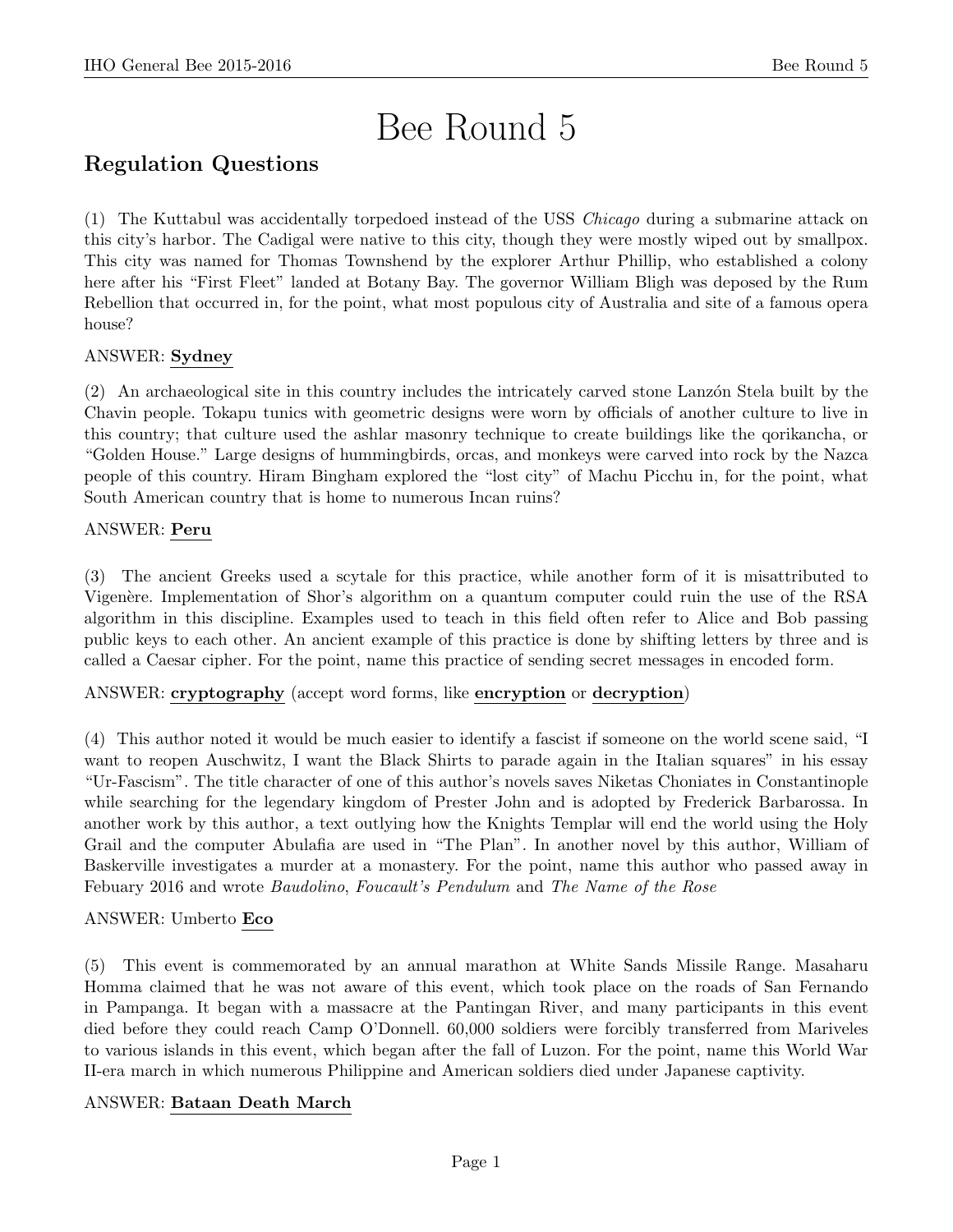(6) At this location, the Kouretes clashed their spears to drown out the sound of an infant god's screams. Amalthea nursed that god in the Psychro cave in this location's Dikte Mountains. The Horns of Consecration is a religious relic found at this location, where ritual bull leaping was practiced. A mythological offspring of Pasiphae was slain here with the help of a sword and a ball of string provided by Ariadne. For the point, name this island where Theseus killed the Minotaur in the Labyrinth.

#### ANSWER: Crete

(7) This leader created the alimenta welfare system. This leader captured the city of Ctesiphon during a dispute over the Armenian succession with Parthia. This man fought with King Decebalus for control of one region, and had Apollodorus of Damascus build an enormous bridge near the Iron Gates of the Danube. Pliny the Younger, as governor of Bithynia, reported to this man. After conquering Dacia and Mesopotamia, Rome reached its territorial peak under this ruler. For the point, name this Roman Emperor, succeeded by Hadrian, who constructed a namesake column.

#### ANSWER: Trajan (or Marcus Ulpius Traianus)

(8) The steamer Sian was seized in this city. One fort in this city is located on Mount Hill and it overlooks the Ruins of St. Paul's. That Fortaleza do Monte helped defend this city from the Dutch. This city was founded by Jorge Alvares, who had set sail from Malacca. This city declined after the passage of Sakoku law in Japan, as its owners could no longer trade there. This Special Administrative Region derives much of its income from gambling. For the point, name this former Portuguese colony on the Pearl River Delta across from Hong Kong.

#### ANSWER: Macau

(9) After several monks were beaten in this city, it was bombed in what Barbara Tuchman called "the first terror bombing in history," the 128 Incident. The Green Gang was a major criminal organization in this city, where communists were violently purged in the April 12 Incident. A photograph of this city's bombed-out South Railroad Station is known as "Bloody Saturday." During a battle for this city, Xie Jinyuan led the "Eight Hundred Heroes" in an extended defense of the Sihang Warehouse against Japanese forces. A bomb accidentally dropped by a Chinese bomber killed hundreds on this city's Nanjing Road. For the point, name this major port city at the mouth of the Chang Jiang, the most populous in China.

#### ANSWER: Shanghai

 $(10)$  A composer from this country wrote the *St. Luke's Passion* and a piece for fifty-two strings originally entitled 8'37". Another work from this country features texts taken from a prayer written on a Gestapo jail cell and a folk song from the Silesian uprising. Threnody to the Victims of Hiroshima and Symphony of Sorrowful Songs were written in this country, and another of its natives composed the Fantaisie-Impromptu for solo piano. For the point, name this nation whose composers include Krzysztof Penderecki [kris-toff pen-der-etz-kee], Henryk Gorecki [gor-etz-kee], and Frederic Chopin [show-pan].

#### ANSWER: Poland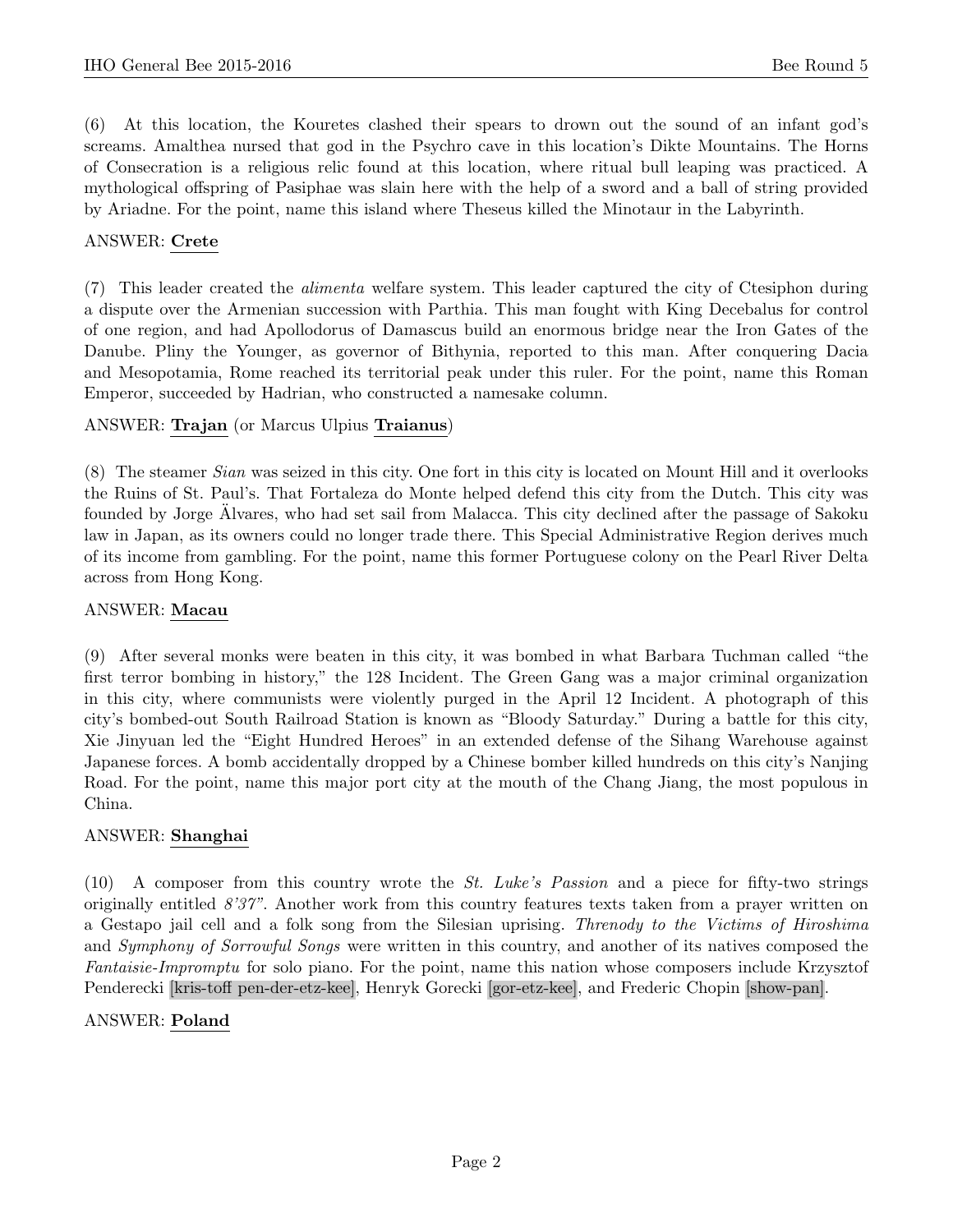(11) One action supporting this policy was ended by Henry Graham after a failed attempt by Nicholas Katzenbach. One case questioning this policy was brought to the Supreme Court by the Committee of Citizens. William Rehnquist wrote a "Random Thought" supporting this policy, which George Wallace promised would continue "today, tomorrow, and forever." In 1954, the Supreme Court ruled that one form of this policy should be ended with "all deliberate speed." For the point, name this ideology upheld in Plessy v. Ferguson but ended by Brown v. Board, the practice of separating races in America.

ANSWER: racial segregation (accept descriptions; accept separate but equal; accept elaborations, like segregating public schools)

(12) The minor provisions of the Treaty of Saint-Clair-sur-Epte mandated that Rollo marry Gisela and also perform this action. Under the Secret Treaty of Dover, Charles II pledged to perform this action in return for 2 million crowns. Muslims and Jews who performed this action were called moriscos and marranos. The author of "Dream of Gerontius," John Henry Newman, performed this action and eventually became a cardinal. For the point, name this action that involves affirming belief in the Seven Sacraments and accepting the Pope as the ultimate papal authority.

ANSWER: converting to Roman Catholicism (prompt on partial answers; prompt on converting to Christianity)

(13) This author co-wrote a pamphlet with Gene Weltfish explaining the scientific basis against racism. This writer examined the value of self-gratification in "The Circle of Feelings" and discussed why certain prisoners of war did not want to try to contact their families in another work. This author of "The Races Of Mankind" was encouraged by the U.S. Office of War Information to conduct research on the differences between Western "guilt culture" and Eastern "shame culture," which she did by examining wartime Japan from internment camps in America. For the point, name this American anthropologist, the author of The Chrysanthemum and the Sword.

#### ANSWER: Ruth Fulton Benedict

(14) Midfielder Zvonimir Boban was said to have started one conflict in this country by karate kicking a security guard. A war in this country began following a battle at the Maksimir Stadium that was instigated by chants of "We'll kill Tudjman" from rival supporters of Red Star Belgrade. The "Bad Blue Boys" ultra group fought for independence of this country. The bombing of Zadar in this country nearly killed national team star Luka Modric. For the point, name this country that commemorated the Siege of Vukovar with a memorial outside the stadium of football club Dinamo Zagreb.

# ANSWER: Croatia

(15) The Bauchi prison break was orchestrated by this group. A governmental task force charged with fighting this organization in Borno state, Operation Flush, was found to have carried out mass executions in Maiduguri themselves. This group was founded by Mohammed Yusuf, then was taken over by Abubakar Shekau. Goodluck Jonathan failed to control this group as President, having failed to "bring back our girls" after an abduction in Chibok. For the point, name this terror group based in Nigeria.

# ANSWER: Boko Haram (or Jama'at Ahl as-Sunnah lid-Da'wah wa'l-Jihad or Wilayat Gharb Ifriqiyyah)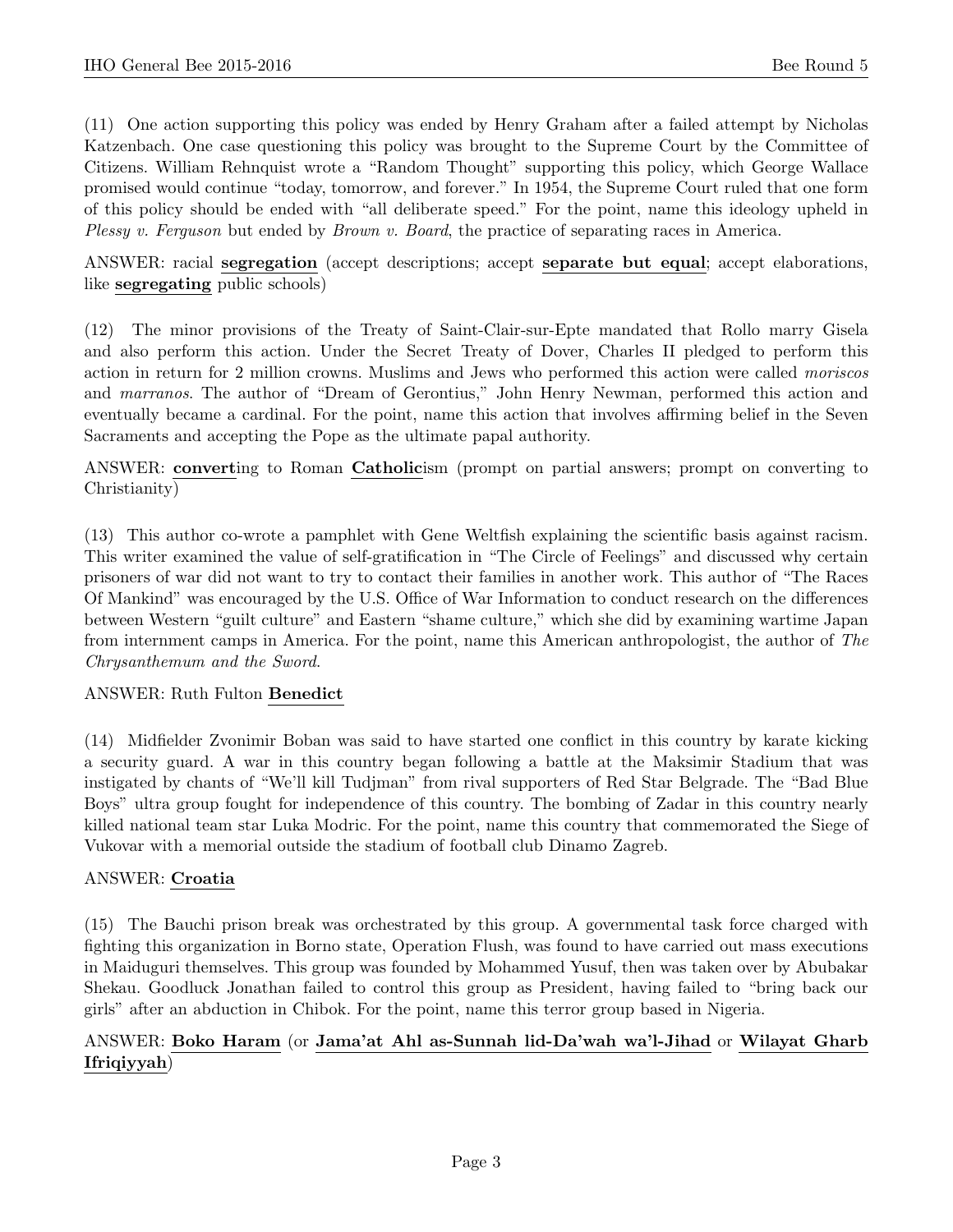(16) Early works by this thinker include a search for the eel's reproductive organs and "On Coca" on the medicinal properties of cocaine. This man sought the aid of Princess Marie Bonaparte in order to escape the Anschluss. He argued that Moses was actually a relative of Akhenaten in Moses and Monotheism and about the motivation of the "death drive" in another work. For the point, name this author of Beyond the Pleasure Principle and developer of the concepts of id, ego, and superego, an Austrian psychoanalyst who wrote The Interpretation of Dreams.

# ANSWER: Sigmund Freud (or Sigismund Schlomo Freud)

(17) Description acceptable. One target of this initiative claimed he was too frugal to buy a house and was accused of violating the Eight-Point Regulation. Another target of this initiative died of bladder cancer; that man was a former member of the Central Military Commission and became the highest-ranking officer ever convicted in his country. Xu Caihou [shoo tsai-ho] and Zhou Yongkang were two of the "tigers and flies" targeted by the CCDI in this campaign. For the point, name this initiative begun in 2012 by Xi Jinping to improve government accountability and decrease graft.

# ANSWER: Chinese anti-corruption campaign (or Xi Jinping's anti-corruption campaign or other descriptions)

(18) In this work, Agathon claims that the central concept is the youngest of the gods and an enemy of old age. Eryximachus distinguishes between heavenly and vulgar types of the central concept of this work. At its end, Socrates claims playwrights should be equally adept in comedy and tragedy. In this work, Aristophanes claims that people once had four legs, but they were cut in half by Zeus, and thus we all spend our lives searching for our other half. For the point, name this Platonic dialogue set during a drinking party in which Socrates and others discuss the nature of love.

# ANSWER: Symposium

(19) The servant who cut off this man's hand was flayed alive by the latter's vengeful mother. This man's killer made the mistake of boasting of his feat to Parysatis and ended up being horrifically killed himself by scaphism; that is, this man's killer, Mithridates, was stripped naked, tied to rowing boats, and consumed by insects. After this man died at Cunaxa, his Greek mercenaries, the Ten Thousand, tried to make their way home in a story documented in Xenophon's Anabasis. He died while trying to oust his brother, Artaxerxes II, from the throne. For the point, name this Persian prince, the son of Darius II.

# ANSWER: Cyrus the Younger (prompt on Cyrus; do not accept Cyrus the Great)

(20) An "all-kill" occurs when a song tops all the charts of this country in one day. The reality show Produce 101 in this country has produced singles such as "Pick Me." Groups from this country include Spica, Oh My Girl, Red Velvet, and AOA. The star of the this country's group 4Minute has done solo work on songs such as "Red," "Bubble Pop!," and "Ice Cream." CL, Hyuna, and Snoop Dogg have all collaborated with another artist from this country who holds the record for the most viewed YouTube video ever. For the point, name this Asian country, the setting of Psy's "Gangnam Style."

#### ANSWER: South Korea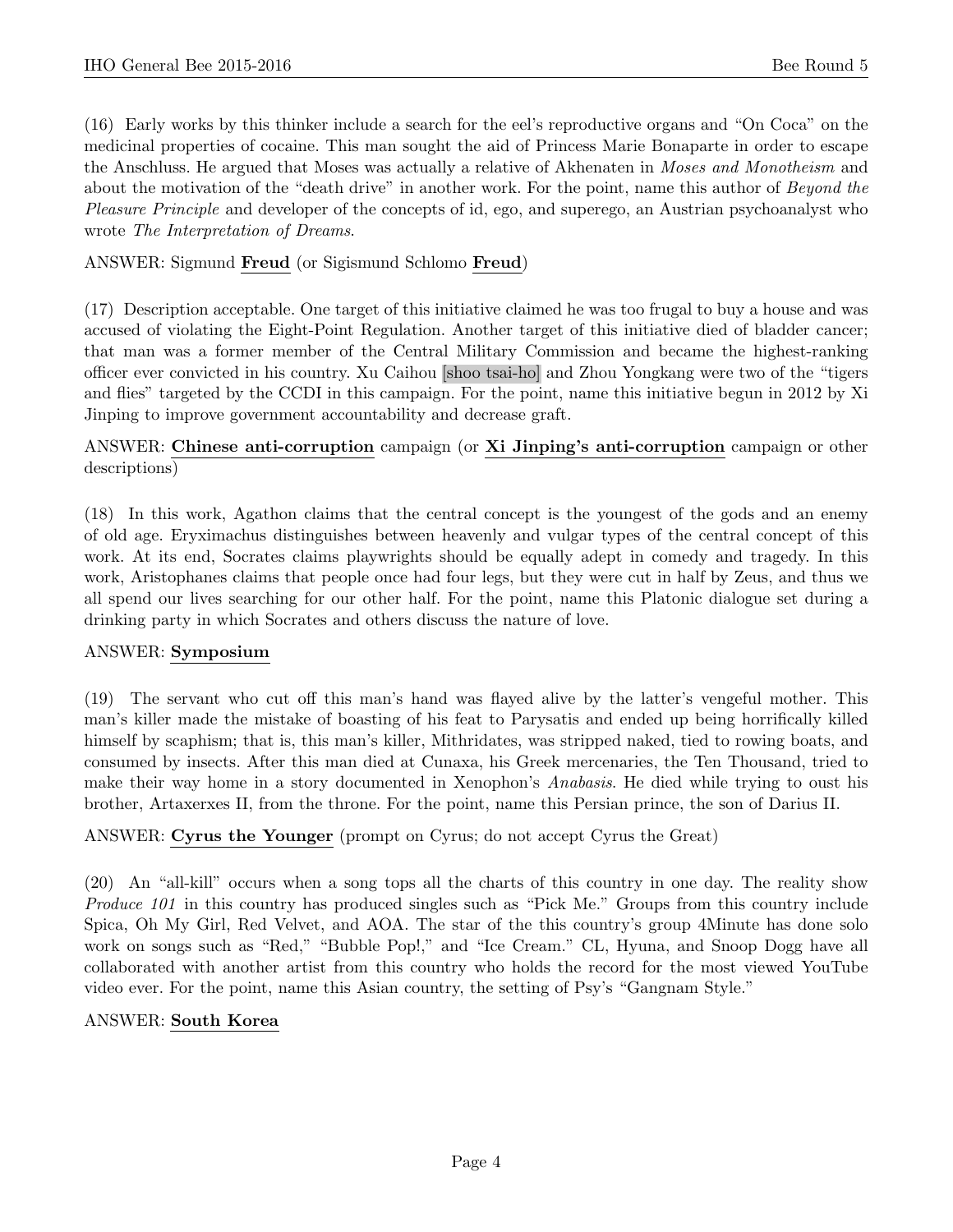(21) When this ruler ascended the throne, he executed his cousin, Amyntas IV. This man campaigned in Thrace and Illyria, culminating in the siege of Pelium. He built a causeway to siege the island city of Tyre and encountered war elephants at the Battle of the Hydaspes River. This man defeated the scythed chariots of Darius III at Issus and Gaugamela to conquer the Persian Empire. For the point, name this king, the son of Philip II of Macedon, who conquered much of the known world by his 323 BC death.

# ANSWER: Alexander the Great (or Alexander III of Macedon)

(22) After this event, the historian Ata-Malik Juvayni became governor of one city. This event took place after an attack on the Assassins at Alamut. A darugachi was stationed in a city after of this event, and one man was wrapped in a rug and trampled to death after this event. Al-Musta'sim refused to surrender before this event, leading to the destruction of the House of Wisdom and the Tigris flowing red with blood and black with ink. For the point, name this event carried out by Hulagu Khan's Mongols that ended the Abbasid Caliphate by destroying its capital.

ANSWER: Mongol sack of Baghdad (accept synonyms for sack such as fall or siege)

(23) Carl Ditters von Dittersdorf wrote his Symphony in C Major in response to this event. The aftermath of this event led to panic known as the Great Fear and the escape of the Prince of Conde and Prince of Conti to another nation. This event was influenced by the dismissal of finance minister Jacques Necker and saw Bernard-Rene de Launay's head paraded around on a pike. For the point, name this July 14th, 1789 mob overtake of a prison that led to the start of the French Revolution.

# ANSWER: storming of the Bastille (prompt on descriptions of the (start of the) French Revolution)

(24) Two answers required. In one play, one of these men forges several letters from concerned citizens to convince the other to join him. These men argue over one of them condemning Lucius Pella for taking bribes. These characters hear from Casca that one man has been offered the crown three times, but each time refused it. In another work, these two characters in the icy realm of Cocytus have their legs chewed on by the left and right mouths of Lucifer with Judas between them. For the point, name these traitors who are punished in Dante's *Inferno* for their role in the assassination of Julius Caesar.

# ANSWER: Marcus Junius Brutus and Gaius Cassius Longinus

(25) Abducting children was prevented by article 18 of this document, and article 22 prevented discrimination in universities and hospitals. This document created 150 forts known as *places de refuge*. This document was preceded by one signed at St. Germain, and it created places de sûreté such as La Rochelle, and extended protections against the Inquisition. Louis XIV revoked this document with the Edict of Fontainebleau. For the point, name this 1598 edict signed by Henry IV giving rights to Huguenots, Protestants living in France.

ANSWER: Edict of Nantes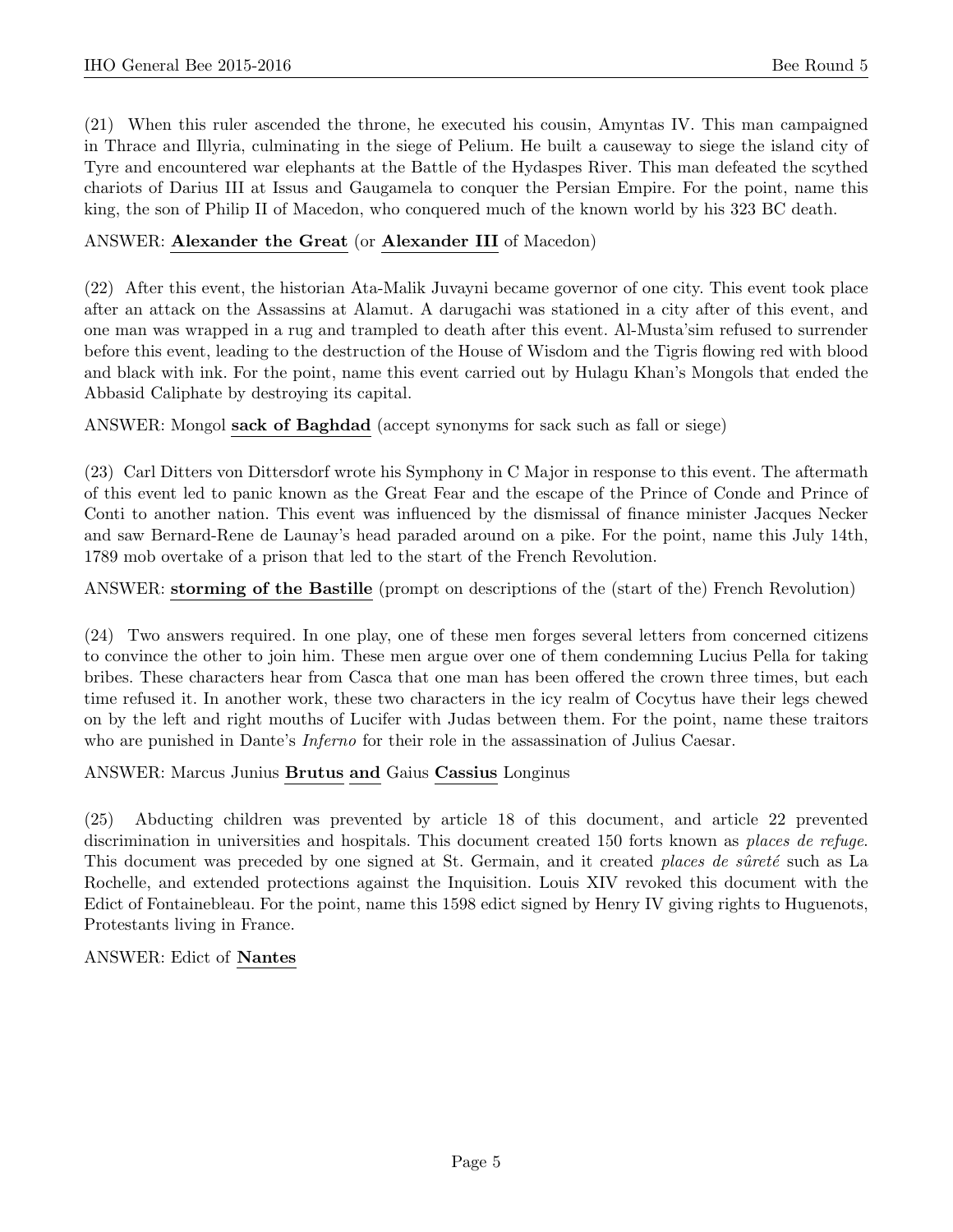(26) In a political cartoon, one man crossing this border says, "I've had about enough of this." One diplomat wrote, "my feeling of shame [...] was far stronger than [theirs] could be," in reference to a treaty affecting this border that he, Nicholas Trist, had negotiated. Abraham Lincoln questioned the relative placement of this border and spilt American blood in his Spot Resolutions. The Wilmot Proviso proposed free soil in all land that changed hands across this border as a result of the Treaty of Guadalupe Hidalgo. For the point, name this border, the subject of an 1846 war, which currently runs along the Rio Grande River.

ANSWER: the Mexican-American border (accept any answer including both Mexico and the United States, prompt on an answer containing only one of them)

(27) This artist depicted an obese man in all red standing with a little girl in a pink dress and four other colorful characters in the middle of a desert. A painting of a woman with her chin in her hand looking quizzically at a blue bottle on a table, and a painting of an elderly man hunched around a string instrument were both made during this artist's Blue Period. In one of his paintings, a smoking volcano is seen on the far left as a central screaming horse is illuminated by a lightbulb. For the point, name this co-founder of cubism who depicted a Spanish Civil War bombing in Guernica.

#### ANSWER: Pablo Picasso

(28) Several monuments on this island are dedicated to William S. Clark, who helped establish a university and inspired his students to "be ambitious!" Temporary ice sculptures are constructed during an annual Snow Festival in this island's largest city. Mount Meakan overlooks this island's Akan National Park. It is connected to its southern neighbor by the Seikan Tunnel, which runs under the Tsugaru Strait. The 1972 Winter Olympics were held in this island's capital of Sapporo. For the point, name this second-largest and northernmost of the four main islands of Japan.

#### ANSWER: Hokkaido

(29) This organization's creator claimed that it gave his nation "the moral leadership of the world." Enoch Powell and Kenneth Robinson were responsible for this organization. It was created by Aneurin Bevan and was originally proposed by the Beveridge Report. Tony Blair accused the Conservatives of trying to privatize this organization, an essential part of the "cradle to grave" system. Clement Attlee's platform for a post-World War II welfare state focused on, for the point, name this single-payer organization that provides medical services to citizens of the United Kingdom.

#### ANSWER: National Health Service or NHS

(30) A special forces unit in this country drove only Ferret armoured cars. The land of minority populations in this country was targeted in the Fast Track reforms. This country cleared out numerous slum areas during Operation Drive Out Trash. This country's Hwange National Park was the site of a highly public 2015 crime by Walter Palmer, the poaching of Cecil the Lion. This home of Victoria Falls is situated between the Limpopo and Zambezi rivers. For the point, name this African country, the site of an ancient "Great" stone city, whose modern capital is Harare.

#### ANSWER: Zimbabwe (accept Great Zimbabwe after "ancient" is mentioned)